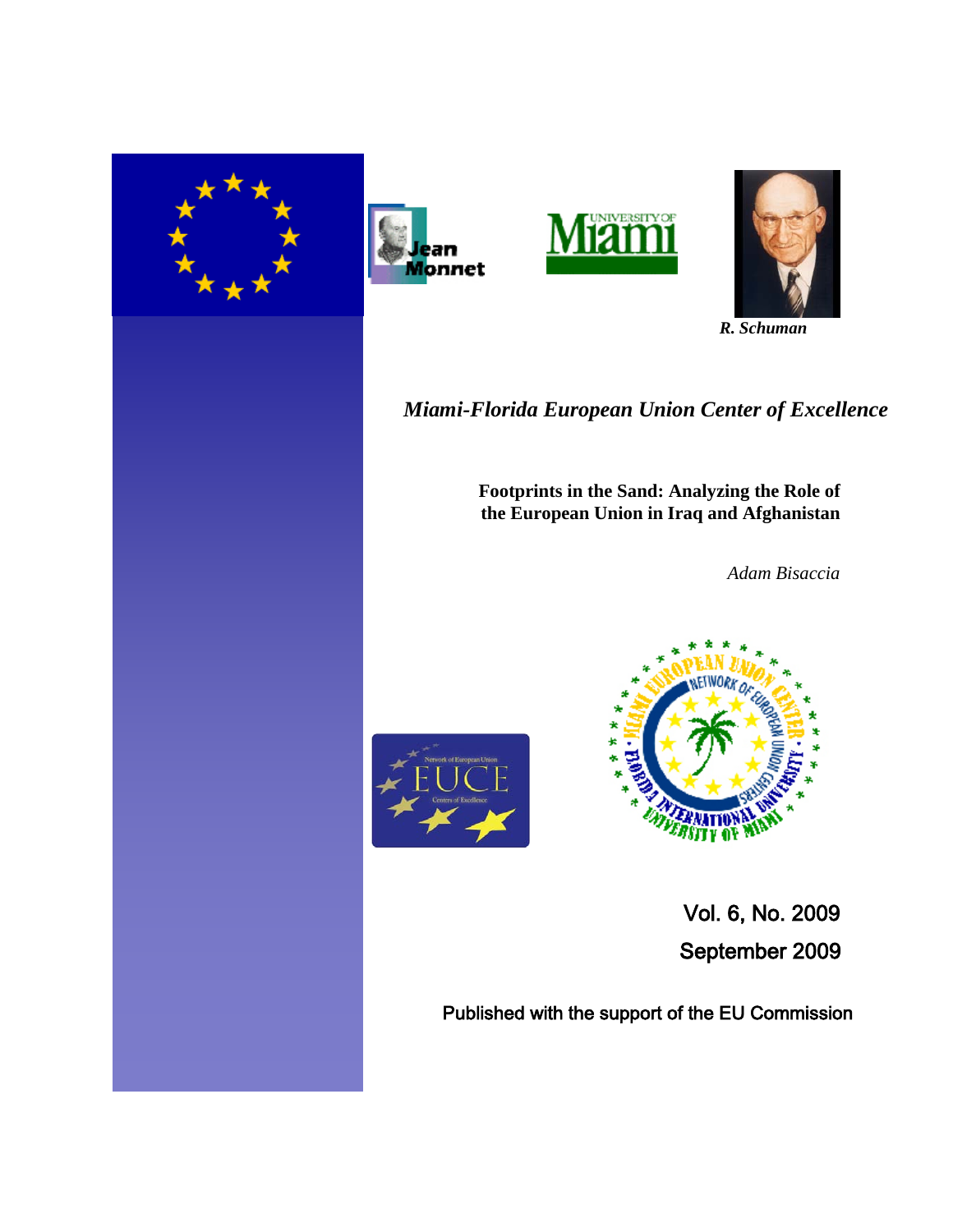*European Union Miami Analysis* **(EUMA), Special Series,** is a service of analytical essays on current, trend setting issues and developing news about the European Union.

These papers are produced by the Jean Monnet Chair, in cooperation with the Miami-Florida European Union Center of Excellence (a partnership of the University of Miami and Florida International University) as an outreach service for the academic, business and diplomatic communities.

Among the topics to be included in the series, the following are suggested:

- The collapse of the Constitution and its rescue<br>
Turkey: prospects of membership<br>
Immigration crisis and cultural challenges<br>
Security threats and responses<br>
The EU and Latin America<br>
The EU as a model and reference in the
- Turkey: prospects of membership
- Immigration crisis and cultural challenges
- Security threats and responses
- The EU and Latin America
- The EU as a model and reference in the world
- The Common Agricultural Policy and other public subsidies
- The euro and the dollar
- EU image in the United States

These topics form part of the pressing agenda of the EU and represent the multifaceted and complex nature of the European integration process. These papers also seek to highlight the internal and external dynamics which influence the workings of the EU and its relationship with the rest the world.

### *Miami - Florida European Union Center Jean Monnet Chair Staff*

| University of Miami         | <b>Joaquín Roy</b> (Director)              |
|-----------------------------|--------------------------------------------|
| 1000 Memorial Drive         | <b>Astrid Boening</b> (Associate Director) |
| 101 Ferré Building          | <b>María Lorca</b> (Associate Editor)      |
| Coral Gables. FL 33124-2231 | Maxime Larive (Research Assistant)         |

Phone: 305-284-3266 Fax: (305) 284 4406

Web: [www.miami.edu/eucenter](http://www.miami.edu/eucenter) **Florida International University** Rebecca Friedman (FIU, Co-Director)

*Inter-American Jean Monnet Chair Editorial Board:*

**Carlos Hakansson,** Universidad de Piura, Perú **Finn Laursen,** Dalhousie University, Halifax, Canada **Michel Levi-Coral,** Universidad Andina Simón Bolívar, Quito, Ecuador **José Luis Martínez-Estay¸** Universidad de los Andes, Santiago de Chile, Chile **Félix Peña,** Universidad Nacional de Tres de Febrero, Buenos Aires, Argentina **Stephan Sberro**, Instituto Tecnológico Autónomo de México **Eric Tremolada**, Universidad del Externado de Colombia, Bogotá, Colombia

#### *International Jean Monnet Chair Editorial Advisors:*

**Francesc Granell**, University of Barcelona, Spain **Ramūnas Vilpišauskas,** Vilnius University, Lithuania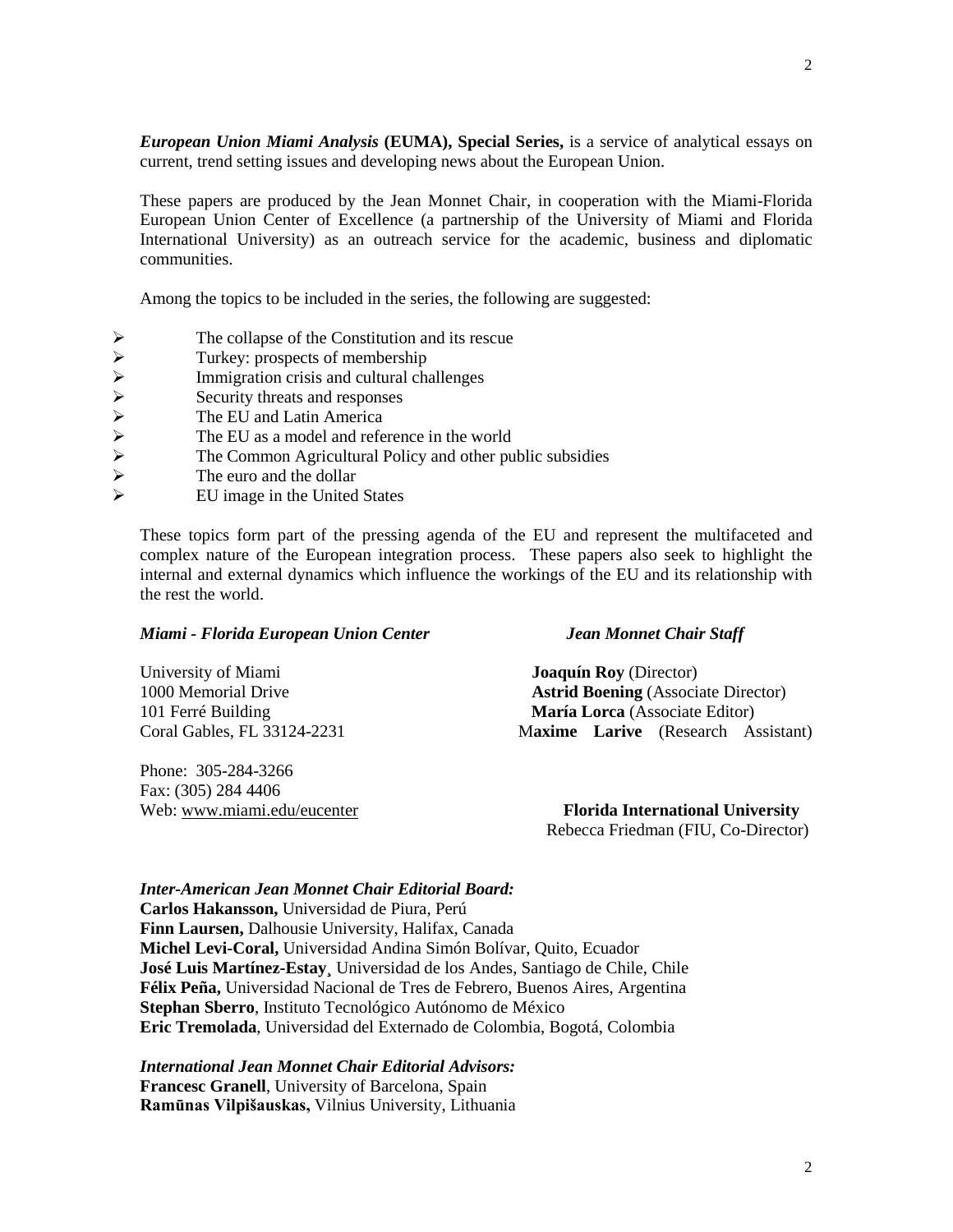# **Footprints in the Sand: Analyzing the Role of the European Union in Iraq and Afghanistan**

## **Adam Bisaccia**[♣](#page-2-0)

The European Union has played a significant role in Iraq and Afghanistan since the US-led invasion; yet, the EU has handled the two countries with a significantly different approach. These varying approaches have led to both marked success and failure. This paper seeks to outline and analyze how the EU has handled Iraq and Afghanistan, while addressing the differences in approach. The policies and strategies of the EU are addressed in depth within this paper, first with a focus on Iraq, followed by a focus on Afghanistan.

#### **Iraq**

Iraq has proven to be an especially dividing factor within the European Union. From the Gulf War through today, policies on Iraq have drawn division lines between EU member-states. Member-states could not agree on the best strategy for approaching the regime of Saddam Hussein after the Gulf War; moreover, member-states could neither collectively oppose nor support a US-led invasion of Iraq in  $2003$ .<sup>[1](#page-2-1)</sup> It is important to explore these differing views on Iraq to understand why the European Union has struggled so much regarding its policies toward Iraq.

Following the Gulf War, many of the European Union member-states shared a collective belief that the best strategy for Iraq was containment, that is, restrictions on weapons development and improvements in human rights. Containment was sought due to the fact that instilling a complete regime change could lead to complete chaos in the region, as the politically diverse country could divide into various segments. [2](#page-2-2) However, in the 1990s collective agreement on Iraq began to wane. In fact, talks on Iraq were kept outside of the newly formed Common Foreign and Security Policy (CFSP), out of fears that the CFSP was currently incapable of handling such a sensitive topic. $3$ 

One of the biggest debates in the 1990s in Europe was the lifting of the sanctions imposed on Iraq. France prepared to lift sanctions on the country—allowing French firms to visit Iraq, and bid for contracts. However, other countries, such as the UK, chose not to lift the sanctions. The UK tended to take a common stance with the United States on policy views concerning Iraq. In fact, in the 1998 bombing raids of Iraq, the UK was the only European country to aid the United States.<sup>[4](#page-2-4)</sup>

Perhaps the biggest division—which carries through to today—involves the 2003 invasion of Iraq. Once again, Britain and France—two of the strongest European Union memberstates—differed concerning military use. There was a difference of opinion on how much time to give UN weapons inspectors to continue searching for weapons of mass destruction (WMD).<sup>[5](#page-2-5)</sup> Even more conflict arose following the toppling of Saddam Hussein's regime, with some

<span id="page-2-0"></span><sup>♣</sup>**Adam Bisaccia:** JD/MA candidate 10' University of Miami School of Law/University of Miami Graduate School-International Studies

<span id="page-2-1"></span><sup>&</sup>lt;sup>1</sup> ROY GINSBERG, DEMYSTIFYING THE EUROPEAN UNION: THE ENDURING LOGIC OF REGIONAL INTEGRATION 285 (Rowman & Littlefield Publishers, Inc 2007).

<span id="page-2-2"></span> $^2$  RICHARD YOUNGS, EUROPE AND THE MIDDLE EAST: IN THE SHADOW OF SEPTEMBER  $11^{\text{th}}$  32 (Lynne Rienner Publishers 2006)

<sup>3</sup> *Id.* at 33.

<span id="page-2-5"></span><span id="page-2-4"></span><span id="page-2-3"></span><sup>4</sup> CNN.com, Transcript: President Clinton Explains Iraq Strike (Dec. 17, 1998) <http://www.cnn.com/ALLPOLITICS/stories/1998/12/16/transcripts/clinton.html>

<sup>5</sup> YOUNGS, *supra,* note 2, at 35.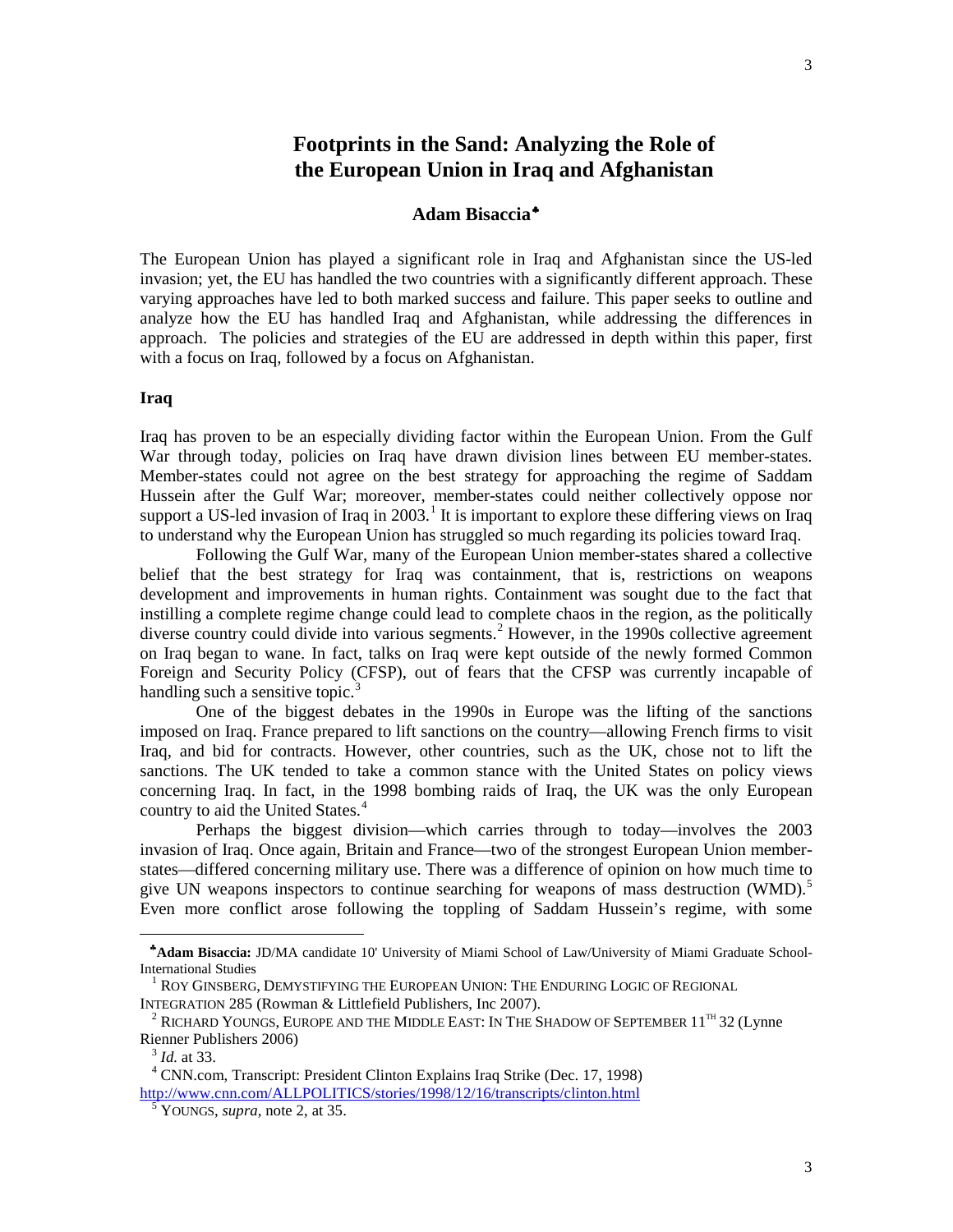governments favoring a quick regime change, while others favored a slower-paced transition. Member-states were completely divided over how to approach Iraq. France, Germany, Luxembourg, Greece, Belgium, and Ireland all disagreed with the United States' approach. Conversely, the UK, Spain, Holland, Portugal, and Denmark took a more pro-US view.<sup>[6](#page-3-0)</sup> Moreover, countries which had not yet officially joined the EU—Poland, Hungary, the Czech Republic, Latvia, Estonia, Lithuania, Slovenia, Slovakia, Romania, Bulgaria, Macedonia, Croatia and Albania—were all threatened by French President Chirac, due to their pro-US stance. Chirac stated that these pro-US countries had, "missed an excellent opportunity to keep silent."

In 2004, the European Union approved a new strategy for Iraq. Stability in Iraq, and a fixed regime was crucial to the European Union for a variety of reasons. First, a stable Iraq meant that the Iraqi exiles living in the European Union member-states could return back to Iraq. Additionally, a more stable Iraq meant a more stable Turkey.<sup>[8](#page-3-2)</sup> The strategy involved a variety of elements. The EU would have a dialogue with the new Iraqi government to help ensure an efficient political process was utilized; that security efforts in Iraq were supported; and, to improve the judicial system in Iraq. Additionally, the EU would use its current relationships with other Middle Eastern countries to encourage those countries to aid Iraq.<sup>[9](#page-3-3)</sup>

However, some European Union member-states were unsure of what the political presence of the European Union should be. Nevertheless, it was later recommended that the European Union could play a significant role in the aiding of Iraq in its elections. Some European Union member-states also sought to open an EU office in Iraq.<sup>[10](#page-3-4)</sup> Additionally, there was talk of financial assistance to Iraq. Unfortunately, most of these ideas could not be agreed upon, with many member-states taking firm stances against the proponents of these ideas.<sup>[11](#page-3-5)</sup> In fact, even members of the Euro-Med Partnership did not want Iraq to be a part of the framework due to the fear that too much EU assistance would be diverted to Iraq and away from other countries.<sup>[12](#page-3-6)</sup>

During the Allawi government in Iraq, the EU had several concerns. For instance, the interim government was autocratic, the death penalty was reintroduced, and there was severe media censorship.<sup>[13](#page-3-7)</sup> The European Union demanded improvements in these areas before they would consider any sort of trade and cooperation agreement. In 2005, the European Union officially agreed to open trade talks with Iraq, and to implement procedures for opening a European Union delegation in Iraq.  $^{14}$  $^{14}$  $^{14}$  The European Union's influence in Iraq through 2005 could be considered minimal at best. The EU constantly—and perhaps correctly—criticized the actions of the United States, yet failed to take any proactive measures to alter the situation. The EU chose to abstain from exerting its powerful presence in Iraq during the elections; however, it criticized the United States for the direction it was pushing Iraq in.

 $<sup>7</sup>$  Ambrose Evans-Pritchard, Fury as Chirac Threatens New EU States (Feb. 18, 2003)</sup>

 $\overline{a}$ 

10The European Union. *A Framework for EU-Iraq Engagement.*

<span id="page-3-0"></span><sup>6</sup> Jonathan Spyer*, Europe and Iraq: The Test Case for CFSP* THE MIDDLE EASTERN REVIEW OF INTERNATIONAL AFFAIRS, June 2007, http://meria.idc.ac.il/journal/2007/issue2/jv11no2a7.html#\_edn12.

<span id="page-3-2"></span><span id="page-3-1"></span>[http://www.telegraph.co.uk/news/worldnews/middleeast/iraq/1422441/Fury-as-Chirac-threatens-new-EU](http://www.telegraph.co.uk/news/worldnews/middleeast/iraq/1422441/Fury-as-Chirac-threatens-new-EU-states.html)[states.html](http://www.telegraph.co.uk/news/worldnews/middleeast/iraq/1422441/Fury-as-Chirac-threatens-new-EU-states.html)

<sup>8</sup> YOUNGS, *supra,* note 2, at 42.

 $\int_{9}^{9}$  *Id.* at 42.

<span id="page-3-6"></span><span id="page-3-5"></span><span id="page-3-4"></span><span id="page-3-3"></span>[http://europa.eu/legislation\\_summaries/external\\_relations/relations\\_with\\_third\\_countries/middle\\_east/r160](http://europa.eu/legislation_summaries/external_relations/relations_with_third_countries/middle_east/r16005_en.htm) [05\\_en.htm](http://europa.eu/legislation_summaries/external_relations/relations_with_third_countries/middle_east/r16005_en.htm) (last visited on September 30, 2009)

<sup>11</sup> YOUNGS, *supra,* note 2, at 43-44.

<sup>12</sup> *Id*. at 44.

<sup>13</sup> YOUNGS, *supra,* note 2, at 44.

<sup>&</sup>lt;sup>14</sup> Kuwait News Agency, EU, Iraq Agree on Opening Office in Baghdad (Dec. 12, 2005),

<span id="page-3-8"></span><span id="page-3-7"></span>http://www.kuna.net.kw/NewsAgenciesPublicSite/ArticleDetails.aspx?Language=en&id=1588245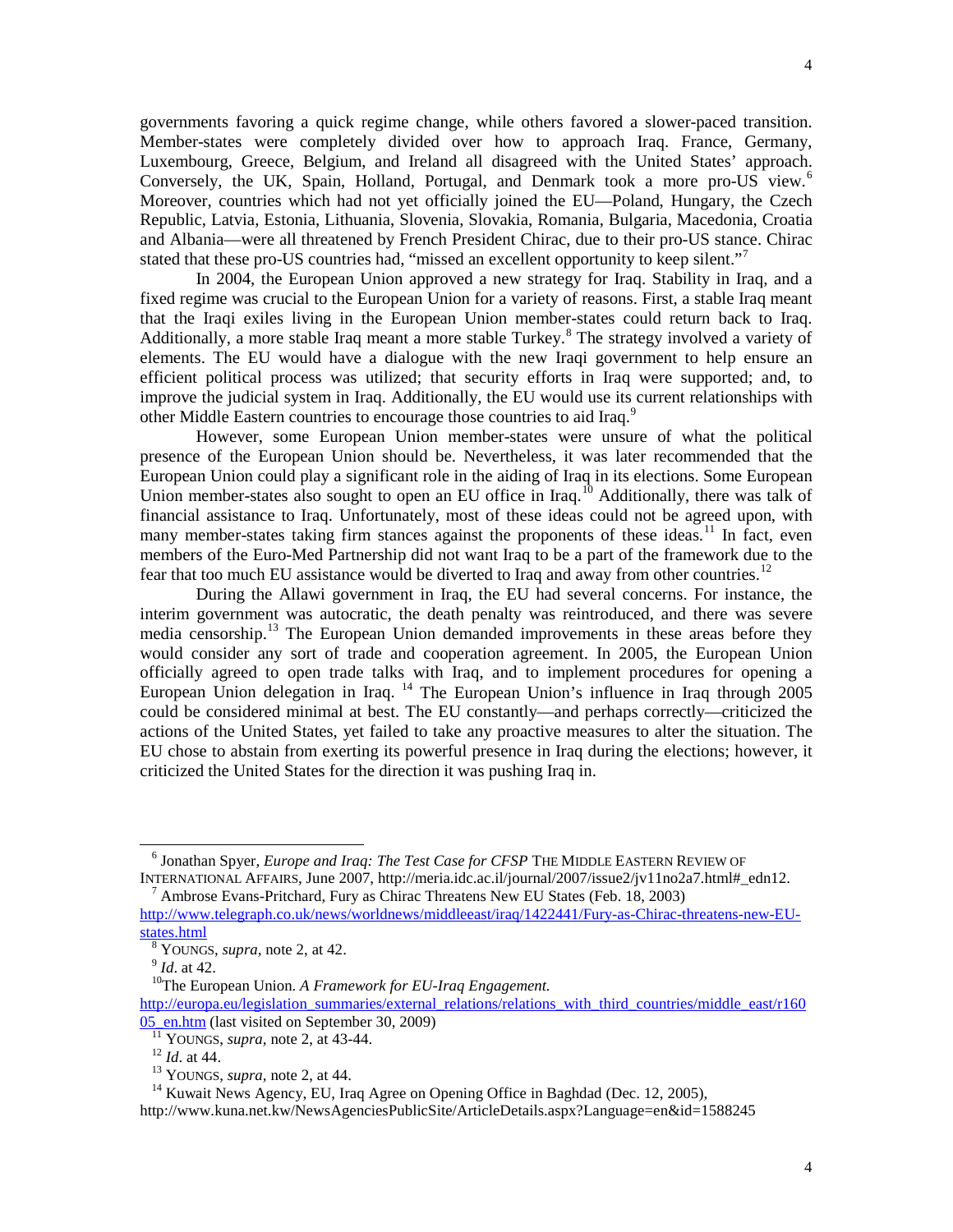#### Security Within Iraq

Regarding security within Iraq, even more debate ensued in the European Union. France was originally completely opposed to the idea of European engagement in Iraq; however, it began to discuss the notion after realizing that it was beginning to become ostracized. In fact, at the time (2003) a number of member-states wished to participate by sending troops to address security issues in Iraq. However, by 2004, almost all of Europe had become weary of the war in Iraq. Spain had chosen to withdraw its troops, and even the United Kingdom waned, sending

troops to Afghanistan over Iraq. Additionally, the European Union placed extreme pressure on Turkey—a candidate country—not to send troops.<sup>[15](#page-4-0)</sup>

One idea that circulated was the concept of an EU police force to patrol following the war. However, after the deaths of Italian police trainers in Iraq, many countries became wary of having EU police forces patrol. The UK also felt that patrolling Iraq with EU police forces would be far more difficult than what police forces faced in the Balkans. Germany reluctantly began training police forces, but did so in the United Arab Emirates. Denmark shifted away from training police forces. France promised a police training center only after full sovereignty was returned to Iraq.<sup>[16](#page-4-1)</sup> Once again, the European Union member-states remained divided on issues regarding Iraq.

In 2005, police strategy in Iraq resurfaced, this time it seemed as if there would be greater commitment to police forces in Iraq. However, France—once again—refused to make significant commitments. France and Germany, having opposed the invasion in the first place, felt no obligation to send troops to police Iraq.<sup>[17](#page-4-2)</sup> In fact, France, Germany, and Spain only committed a few thousand Euros to train Iraqi police forces—which would be trained outside of Iraq.<sup>[18](#page-4-3)</sup> Soon, the amount of money coming from the European Union to Iraq began to dwindle. Many experts believed that the European Union wished to remove itself as much as possible from the situation, so as not be associated with a failure.<sup>[19](#page-4-4)</sup>

To date, the European Union has contributed \$3.5 billion towards Iraq, with \$1 billion coming directly from the Commission. However, this is a very modest number compared to other countries—this is only two-thirds the amount offered solely by Japan. Moreover, less than \$1 out of every \$10 in aid promised has actually been disbursed.<sup>[20](#page-4-5)</sup>

#### Aiming for a Stable Iraq

Despite the differences, the European Union has an interest in a stable Iraq for four main reasons according to an in-depth study.<sup>[21](#page-4-6)</sup> First, a stable government in Iraq means less violence in the country. With less violence, it is less likely that extremism will spread both within the borders and outside of the borders into the greater Middle East region. Moreover, with less violence, there is less migration from Iraq into the European Union. Second, the EU must support reconstruction in Iraq in order to combat social and economic issues within the country. The greater the social and economic levels are within Iraq, the smoother the governmental operations will be. Third, Iraq sits on ten percent of the world's oil reserves; therefore, the EU must secure oil at reasonable and stable prices. The more stable the trade, the more likely businesses are to invest in the

<sup>&</sup>lt;sup>15</sup> Yalim Eralp, Charting New Paths for Europe at Home and Abroad (June 10, 2003),

<span id="page-4-2"></span><span id="page-4-1"></span><span id="page-4-0"></span>http://www.epc.eu/en/ce.asp?TYP=CE&LV=177&see=y&t=42&PG=CE/EN/detail&l=6&AI=332 <sup>16</sup> YOUNGS, *supra,* note 2, at 51-52.

<sup>&</sup>lt;sup>17</sup> SPYER, *supra*, note 6, http://meria.idc.ac.il/journal/2007/issue2/jv11no2a7.html#\_edn12.

<sup>18</sup> YOUNGS, *supra,* note 2, at 54.

<sup>19</sup> *Id,* at 55.

<span id="page-4-5"></span><span id="page-4-4"></span><span id="page-4-3"></span><sup>&</sup>lt;sup>20</sup>Richard Gowan, The EU and Iraq: starting to find a new strategy? (Jan. 26, 2008), http://www.ecfr.eu/content/entry/commentary\_gowan\_eu\_and\_iraq\_strategy/

<span id="page-4-6"></span><sup>&</sup>lt;sup>21</sup> TOBY DODGE ET AL., THE EUROPEAN UNION AND IRAQ: PRESENT DILEMMAS AND RECOMMENDATIONS FOR FUTURE ACTION (2004)[, http://www.eui.eu/RSCAS/e-texts/IraqStrategyPaperdbl040623.pdf,](http://www.eui.eu/RSCAS/e-texts/IraqStrategyPaperdbl040623.pdf) at 9-10.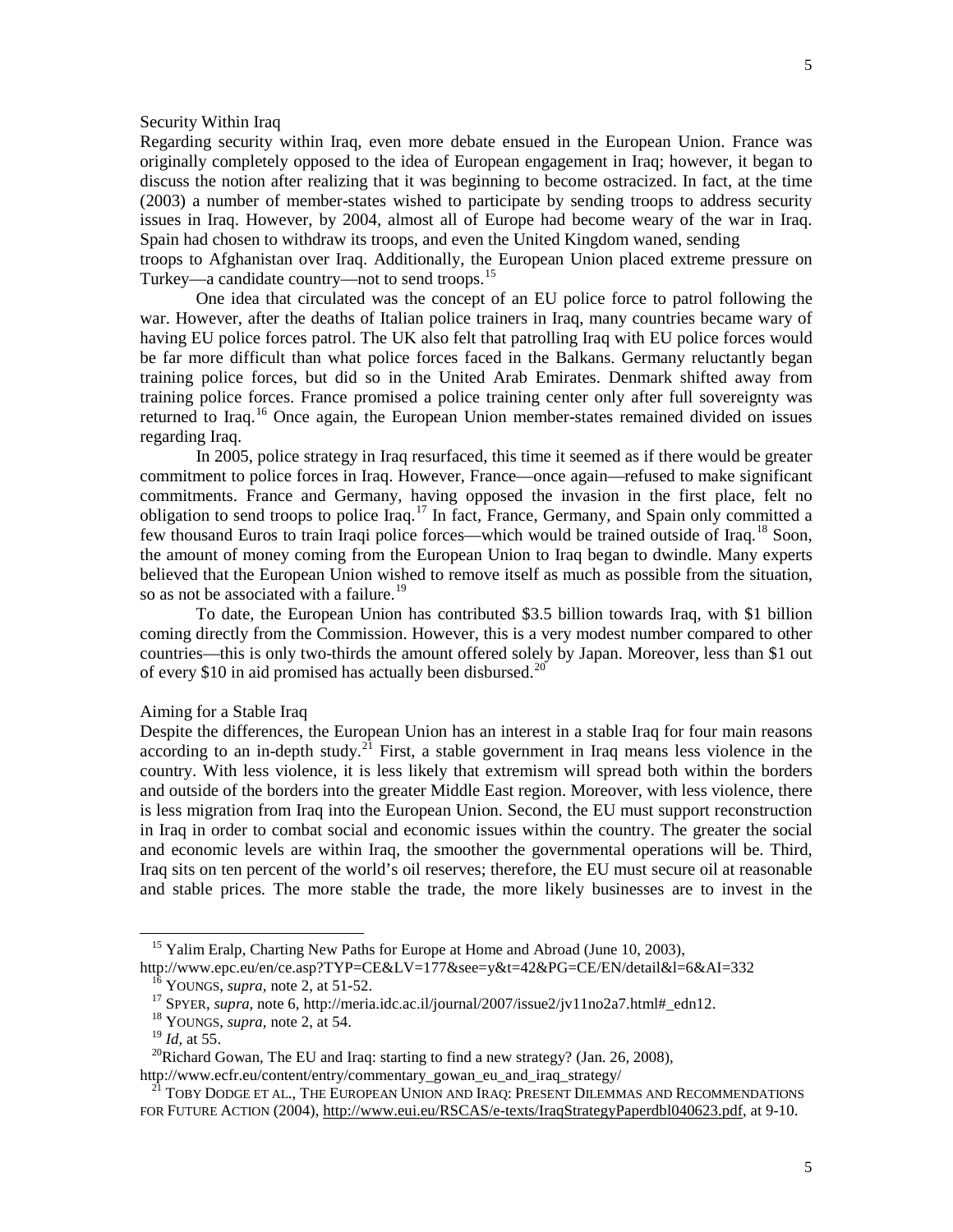country. Fourth, secure the stability of the Gulf region, and make sure that Iraq remains at peace with its neighbors so that it may be integrated into a regional security framework.

Lastly, European Union member-states agree on four major principles regarding Iraq: 1) the unity of Iraq must be upheld; 2) the governing system of Iraq must be a democracy; 3) the governmental system in Iraq must be geographically decentralized; and, 4) Iraq must operate peacefully with its neighbors and renounce the use of military force in disputes.<sup>[22](#page-5-0)</sup> Prior to the 2005 general elections in Iraq, it was recommended that the European Union aid Iraq in two principal areas. First, it was suggested that the European Union foster reconstruction of the Iraqi civil society by, "supporting non-governmental organizations and offering training in democratization, human rights and civil conflict management."<sup>[23](#page-5-1)</sup> Additionally, the European Union should work to gain the backing of Muslim organizations and individuals both in Iraq and within the European Union in order to gain support for their initiatives. It was suggested that the EU create exchange programs for students, teachers, journalists, and professionals to reduce the isolation that Iraq has faced, and to increase the knowledge that citizens of the European Union member-states have regarding this state/region.

The second suggestion was for the European Union to work to implement a rule of law in Iraq. Because of the diverse member-states that compose the European Union, the EU is an a unique position to advise on establishing a uniform legal system in a diverse community. The European Union should train employees in both the law-enforcement and judicial realms within Iraq: this includes, but is not limited to, police officers, border patrol, judges, and lawyers. Lastly, it is suggested that the European Union engage in a dialogue concerning the future of Iraq's relations with its neighbors, specifically regarding non-interference in internal Iraqi affairs, and border control. The authors also suggest that the European Union should follow the United States<sup>[24](#page-5-2)</sup> and reduce or even forgive the national debt of Iraq, which is at \$120 billion—one of the highest in the world. All of these goals are invaluable to creating a safer and more stable Iraq.

In closing, the European Union has undoubtedly struggled to form a unified front in Iraq. Varying policies, views, and histories, have caused rift among the member-states. This lack of direction has weakened the image of the European Union, in that, the world can see the cracks in the foundation of a powerful structure—still working to gain international prominence. Although the situation in Iraq seems more dismal each day, it is imperative that the European Union take a unified stance, and shape their policies accordingly. This, without doubt, is paramount to a more successful Iraq.

#### **Afghanistan**

To show how powerful the role of the EU has been in Afghanistan, it is important to note that twenty-three European Union member-states account for nearly two-thirds of the NATO troops that are serving in Afghanistan.<sup>[25](#page-5-3)</sup> Additionally, the European Union and its member-states are the largest donors to Afghanistan in the world: in 2002, the EU allotted €800 million in overall aid; in 2003,  $\Theta$ 00 million was put forward. From 2004-2006, the EU pledged €2.2 billion.<sup>[26](#page-5-4)</sup> Moreover, The EU has established several agreements with the Islamic Republic of Afghanistan since 2001. Much has been built on the Bonn Agreement, which, although was a United Nations agreement, should be analyzed as a foundation upon which the European Union has built its relations with Afghanistan.

<sup>22</sup> *Id.* at 10.

<sup>23</sup> *Id.* at 12.

<span id="page-5-4"></span><span id="page-5-3"></span><span id="page-5-2"></span><span id="page-5-1"></span><span id="page-5-0"></span> $24$  CNN.com, US Cancels Iraq's \$4.1 Billion Debt (Dec. 17, 2004), http://www.cnn.com/2004/WORLD/meast/12/17/iraq.main/index.html

 $<sup>5</sup>$  GINSBERG, *supra*, note 1, at 315.</sup>

<sup>26</sup> *Id.* at 352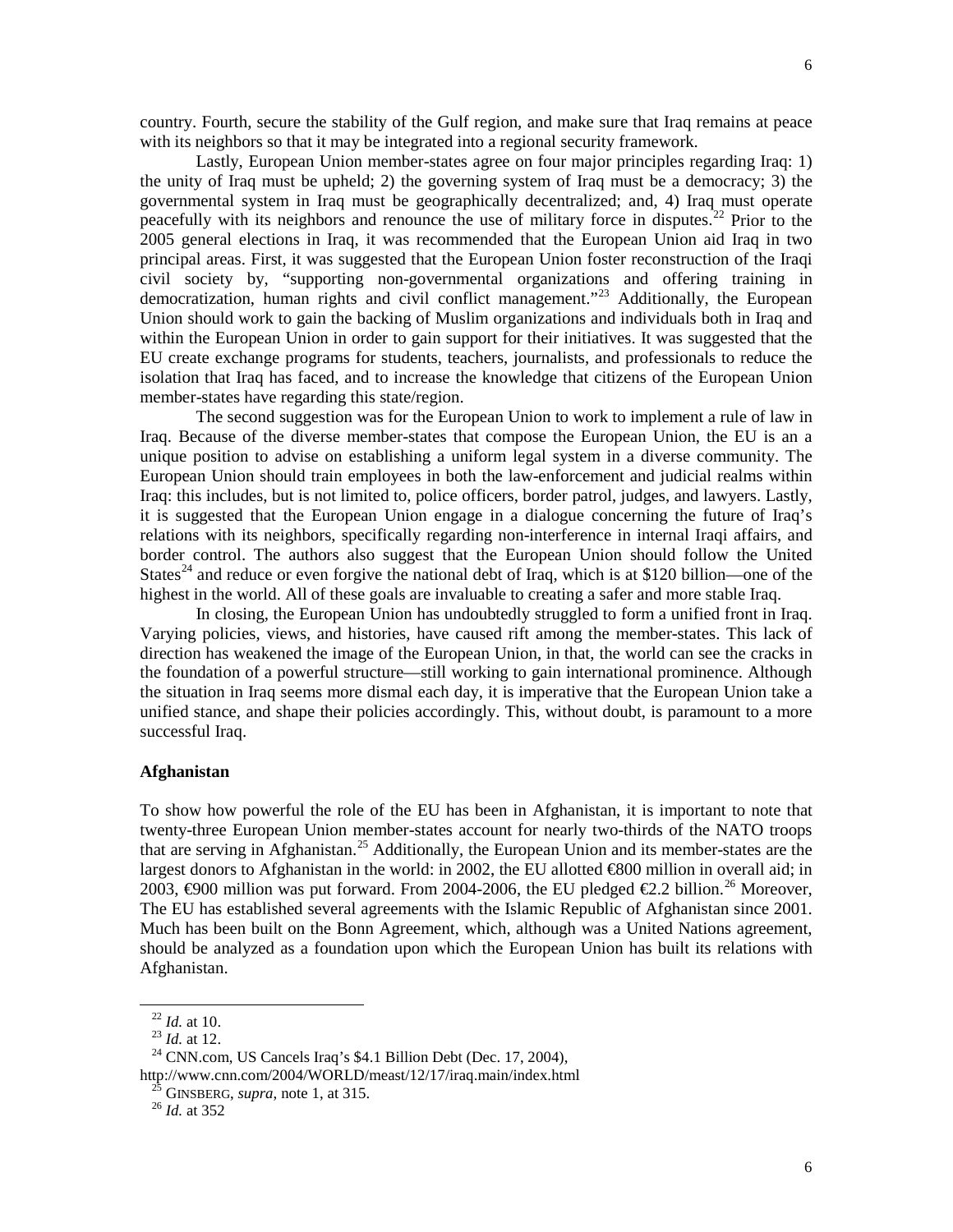#### The Bonn Agreement

Officially known as *the Agreement on Provisional Arrangements in Afghanistan Pending the Re-Establishment of Permanent Government Institutions*, the Bonn Agreement was implemented to foster in a new government in Afghanistan following the US-led invasion resulting from the September 11, 2001 attacks. Leaders from four rival factions in Afghanistan met in the European city of Bonn to discuss the future of their country. The hopes of the UN were that the factions could share power in the new interim government. However, this hope was largely defeated when the largest faction, the Taliban, did not attend the conference. The four rival factions that did attend were: the Northern Alliance, who controlled the capital, Kabul; the delegation of the former king, Zahir Shah, comprising a multitude of ethnicities; the Cyprus group, representing exiles and one-time mujahidin fighters; and, the Peshawar group, with ties to Pakistan.<sup>2</sup>

The Bonn Agreement called for an interim authority, judicial system, and administration to be instilled until a formal government could take its place.<sup>[28](#page-6-1)</sup> Moreover, the agreement called for the cooperation of the interim government to control the Afghan mujahidin; to fight against terrorism, drugs, and organized crime; to abide by international law, and work cooperatively with the international community; and, to work within the confines of UN Security Council resolution 1378.<sup>[29](#page-6-2)</sup> This agreement was a significant step in ensuring the stability of Afghanistan.

The European Union fully supported the UN initiative. Chris Patten, of the European Union External Relations Commission, stated:

[T]his is an important - and long-awaited - day for the Afghan people. It should lay the foundation for a stable, peaceful and democratic future for the country and will provide the international community with a partner for providing reconstruction assistance. The European Commission is mobilizing its Rapid Reaction Mechanism to provide immediate support for the task force led by UNSR Brahimi and for an initial package of support to the interim administration to help it to address the formidable challenges it faces.<sup>[30](#page-6-3)</sup> Moreover, according to a Eurobarometer survey in 2001, over seventy percent of European residents thought that the European Union should provide "massive" funding for reconstruction of Afghanistan.<sup>[31](#page-6-4)</sup>

#### The EU-Afghanistan Joint Declaration

On September 18, 2005, the Afghan National Assembly was established, which marked the end of the political process set forth in the Bonn Agreement. The European Union firmly wished to continue improvements in Afghanistan following the UN-led Bonn Agreement. Therefore, following Bonn, the European Union and Afghanistan drew up a new agreement with the idea that efforts would continue to be put forth by the European Union in the aiding of Afghanistan. This agreement sets forth several initiatives that the EU and Afghanistan sought to build upon. The European Union and Afghanistan agreed to work together to build stronger and more transparent government, with an improved civil service. Afghanistan undertook to improve their regulatory and legal system to make it more predictable and transparent. Additionally, Afghanistan agreed to help foster the growth of a private sector open to both foreign and domestic

<span id="page-6-0"></span><sup>&</sup>lt;sup>27</sup> Euractive.com, Bonn Conference Prepares Ground for New Start in Afghanistan (Nov. 27, 2001) http://www.euractiv.com/en/security/bonn-conference-prepares-ground-new-start-afghanistan/article-116361

<span id="page-6-1"></span><sup>&</sup>lt;sup>28</sup> Agreement on Provisional Arrangements in Afghanistan Pending the Re-Establishment of Permanent Government Institutions, December 22, 200[1 http://www.un.org/News/dh/latest/afghan/afghan-agree.htm](http://www.un.org/News/dh/latest/afghan/afghan-agree.htm)  $^{29}$  *Id.* 

<span id="page-6-4"></span><span id="page-6-3"></span><span id="page-6-2"></span><sup>&</sup>lt;sup>30</sup> European Union@United Nations. [http://www.eu-un.europa.eu/articles/en/article\\_475\\_en.htm](http://www.eu-un.europa.eu/articles/en/article_475_en.htm) (last visited September 30, 2009).

 $31$  Id.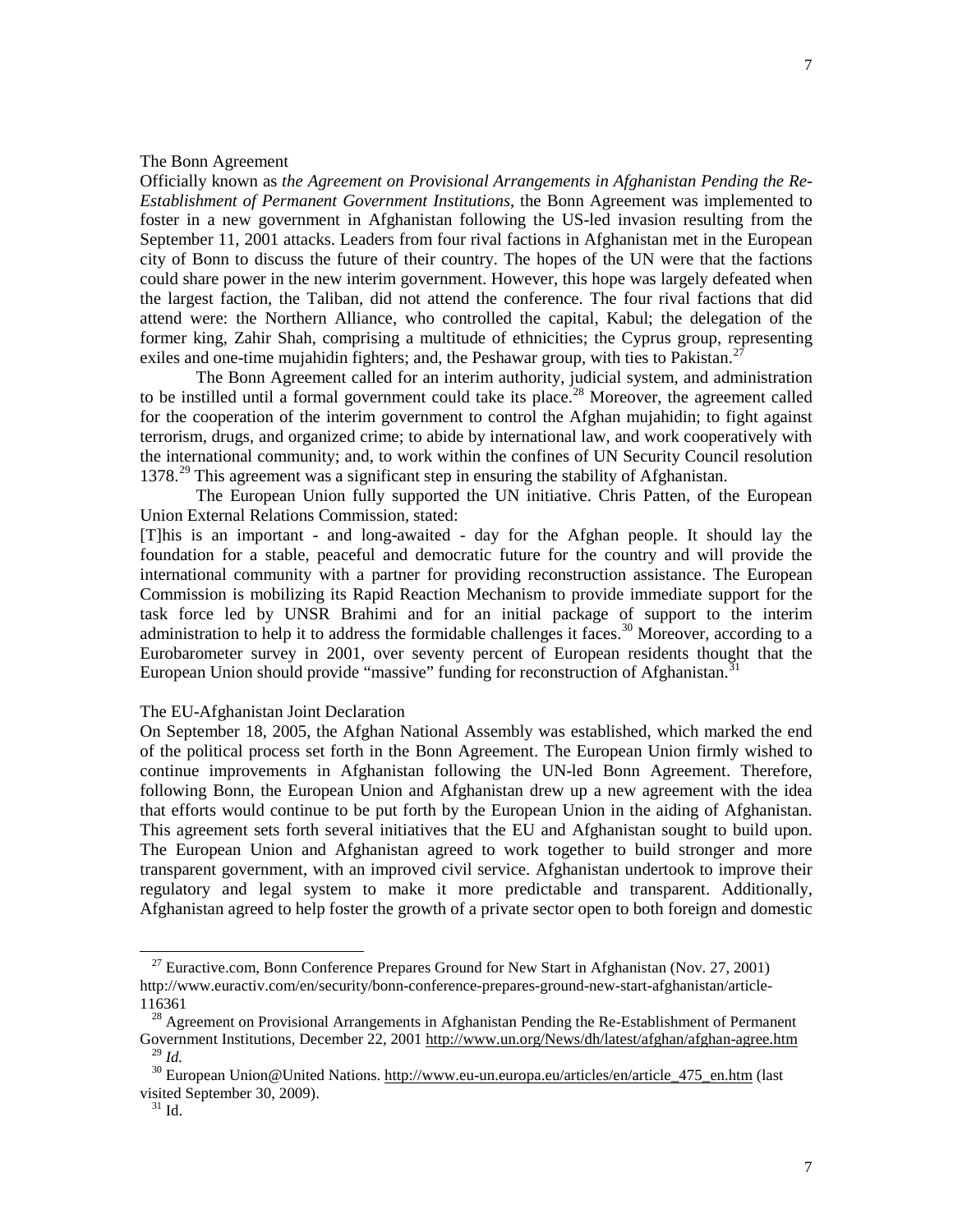business. Along with this, Afghanistan provides for tax incentives for European business to invest in Afghanistan. $32$ 

In the security realm, the European Union formally recognized the sovereignty of Afghanistan, and the non-interference by others in its internal affairs. However, Afghanistan agreed to abide by international law, and act peacefully towards its neighbors. The European Union agreed to lend military and civilian resources to NATO in its efforts to maintain peace in the area, and support the US security operations in Afghanistan. Afghanistan agreed to pursue all efforts to build and maintain its own national security forces. The European Union reiterated its support in developing and training Afghan police and border police forces. Lastly, the European Union agreed to help Afghanistan to create a better justice sector to help create the rule of law in the country. Afghanistan agreed to better coordinate the judicial bodies within its borders.<sup>[33](#page-7-1)</sup>

Another major issue discussed in the Joint Declaration was counter-narcotics. Afghanistan is considered to be a major drug producing country.<sup>[34](#page-7-2)</sup> The European Union has agreed to aid Afghanistan concerning its combating of drugs through the Afghan budgetary processes, and the launch of the Counter-Narcotics Trust Fund.<sup>[35](#page-7-3)</sup>

The European Union and Afghanistan plan to work closely together to reduce poverty and reach the targets of the Millennium Development Goals in Afghanistan. Developments in these fields are to be made through ensuring that the Afghan budget is covered through state revenues. The European Union intends to make funds available to Afghanistan from the European Union budget.<sup>[36](#page-7-4)</sup>

Regarding human rights, civil society, and refugee return, Afghanistan pledged to protect freedoms under the Constitution, create a democratic society, and protect human rights. Afghanistan has recognized the equal rights of all individuals. The European Union agreed to support Afghanistan in order to ensure these goals are met with success. Additionally, the European Union has stated that it will actively work to create a multitude of media outlets within the country. Additionally, Afghanistan and the European Union have agreed to work together to implement a safe and meaningful return of refugees to Afghanistan.<sup>[37](#page-7-5)</sup>

Lastly, the European Union and Afghanistan pledged to work together to improve the educational standards of Afghanistan, from the most elementary levels through higher education. The European Union and Afghanistan planned to do this by creating scholarships and exchange programs so that scholars may travel between the EU and Afghanistan—sharing and providing education.<sup>[38](#page-7-6)</sup>

#### Country Strategy Paper: 2007-2013

Although Afghanistan has made remarkable strides since the fall of the Taliban in 2001, and the onset of the Bonn Agreement, issues still remain in the country concerning drugs, security, and ethnic tensions.<sup>[39](#page-7-7)</sup> To elaborate, opium trade in Afghanistan has become a major problem in part because it is corrupting the fragile Afghan government. Regarding security, 2005 and 2006 saw increased casualties in part due to Taliban uprising. Moreover, insurgents have targeted reform-

 $\overline{a}$ 

8

8

<sup>&</sup>lt;sup>32</sup> EU-Afghanistan Joint Declaration, EU-Afg. Nov. 16, 2005, available at,

<span id="page-7-0"></span>[http://register.consilium.europa.eu/pdf/en/05/st14/st14519.en05.pdf,](http://register.consilium.europa.eu/pdf/en/05/st14/st14519.en05.pdf) at 3.

 $33$  *Id.* at 4

<span id="page-7-2"></span><span id="page-7-1"></span><sup>&</sup>lt;sup>34</sup> Office of National Drug Control Policy, Certification for Major Illicit Drug Producing and Transit Countries. [http://www.whitehousedrugpolicy.gov/publications/international/factsht/cert\\_major\\_illct.html](http://www.whitehousedrugpolicy.gov/publications/international/factsht/cert_major_illct.html) (last visited September 30, 2009).

<span id="page-7-3"></span><sup>35</sup> EU-Afghanistan Joint Declaration, *supra*, note 32, at 5.

<sup>36</sup> *Id.* at 5.

<sup>37</sup> *Id.* at 6

 $^{38}$ *Id.* at 7.

<span id="page-7-7"></span><span id="page-7-6"></span><span id="page-7-5"></span><span id="page-7-4"></span><sup>&</sup>lt;sup>39</sup> The European Commission, European Union Country Strategy Paper. [http://ec.europa.eu/external\\_relations/afghanistan/csp/07\\_13\\_en.pdf,](http://ec.europa.eu/external_relations/afghanistan/csp/07_13_en.pdf) at 7.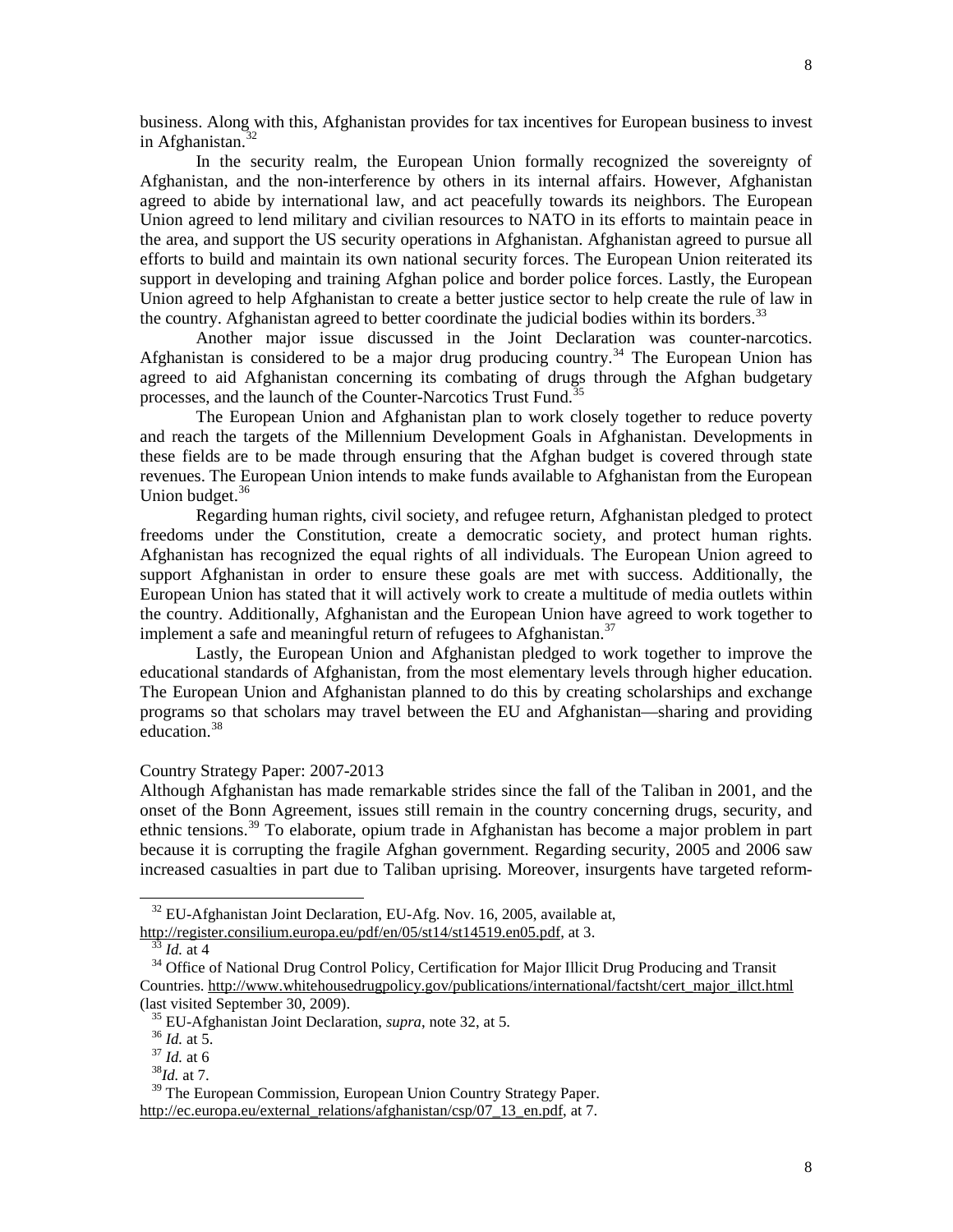oriented government officials, sending tremors through an already delicate government. Concerning ethnic tensions, voting studies show that Afghanistan is still largely divided based on ethnic ties.<sup>[40](#page-8-0)</sup>

The Afghan economy grew in 2006; however, trade with the European Union has been limited. Nevertheless, it is the goal of the European Union to foster trade between Afghanistan and its neighbors.<sup>[41](#page-8-1)</sup> Concerning monetary donations to Afghanistan, the European Union gave a tremendous amount of money to a tremendous amount of causes in the early stages of redevelopment in Afghanistan. However, now there are more international actors in Afghanistan, which means that the European Union can target funds to specific causes, which can be monitored more effectively, and disbursed more adequately. Moreover, it is now time for the European Union to move towards targeting more long-term humanitarian issues, and countering migration.

To continue, the European Union must also work towards focusing on local governments now that they have helped structure the national government.<sup>[42](#page-8-2)</sup> If there is no democracy at the local government level, then the citizens will surely abandon their hopes of a fully democratic nation. The European Union plans to improve local government by assisting in local elections, and strengthening community ties. Moreover, the EU will provide proper training for civil servants in the country.

Additionally, the European Union must work to improve financial management in the country. Because of the mismanagement of state funds, the country is often required to turn to private lenders—who exert their influence in turn on the political leaders. This undoubtedly can steer the country in a negative direction. The EU plans to aid Afghanistan in tax implementation to ensure that the state obtains the proper revenue in order to improve the state infrastructure.

However, the state government is still in its infancy, and must be shaped through improving the rule of law and public administration. Efforts must be put forward to improve the quality of judges, prosecutors, and defense lawyers. The European Union has also committed to continuing its donations to the Law and Order Trust Funds in Afghanistan to ensure that these goals are met.<sup>[43](#page-8-3)</sup>

Furthermore, the European Union intends to continue aiding Afghanistan with regards to healthcare issues. The European Union has successfully brought a Basic Package of Health Services (BPHS) to ten provinces in Afghanistan.<sup>[44](#page-8-4)</sup> The EU will also work to improve human rights such as gender equality, specifically access to education and training.

The EU seems to have taken proactive measures, in a unified front, to tackle and correct pressing issues in Afghanistan. Because of the fragile state of Afghanistan, it is imperative that the EU maintain this effort until Afghanistan is strong enough to take full control. As for now, international assistance, especially from an international actor as powerful as the European Union is the crux of Afghanistan's forward progress. Despite obvious setbacks and challenges which will surely face both Afghanistan, and the European Union, the will of the EU to make the situation better in Afghanistan shows an unmatched level of commitment, and sets a precedent for the rest of the international community.

#### **Conclusion**

<span id="page-8-1"></span><span id="page-8-0"></span> $\overline{a}$ 

Overall, the European Union has done a much better job handling the situation in Afghanistan compared to Iraq. Iraq is the consequence of a European Union plagued by division and political

<sup>40</sup> <http://www.mideasti.org/summary/afghanistan-parliamentary-elections-and-beyond>

41European Union Country Strategy Paper, at 13

<span id="page-8-2"></span><sup>42</sup> *Id.* at 16-17

<span id="page-8-3"></span><sup>43</sup> *Id.* at 23.

<span id="page-8-4"></span><sup>44</sup> *Id.* at 24.